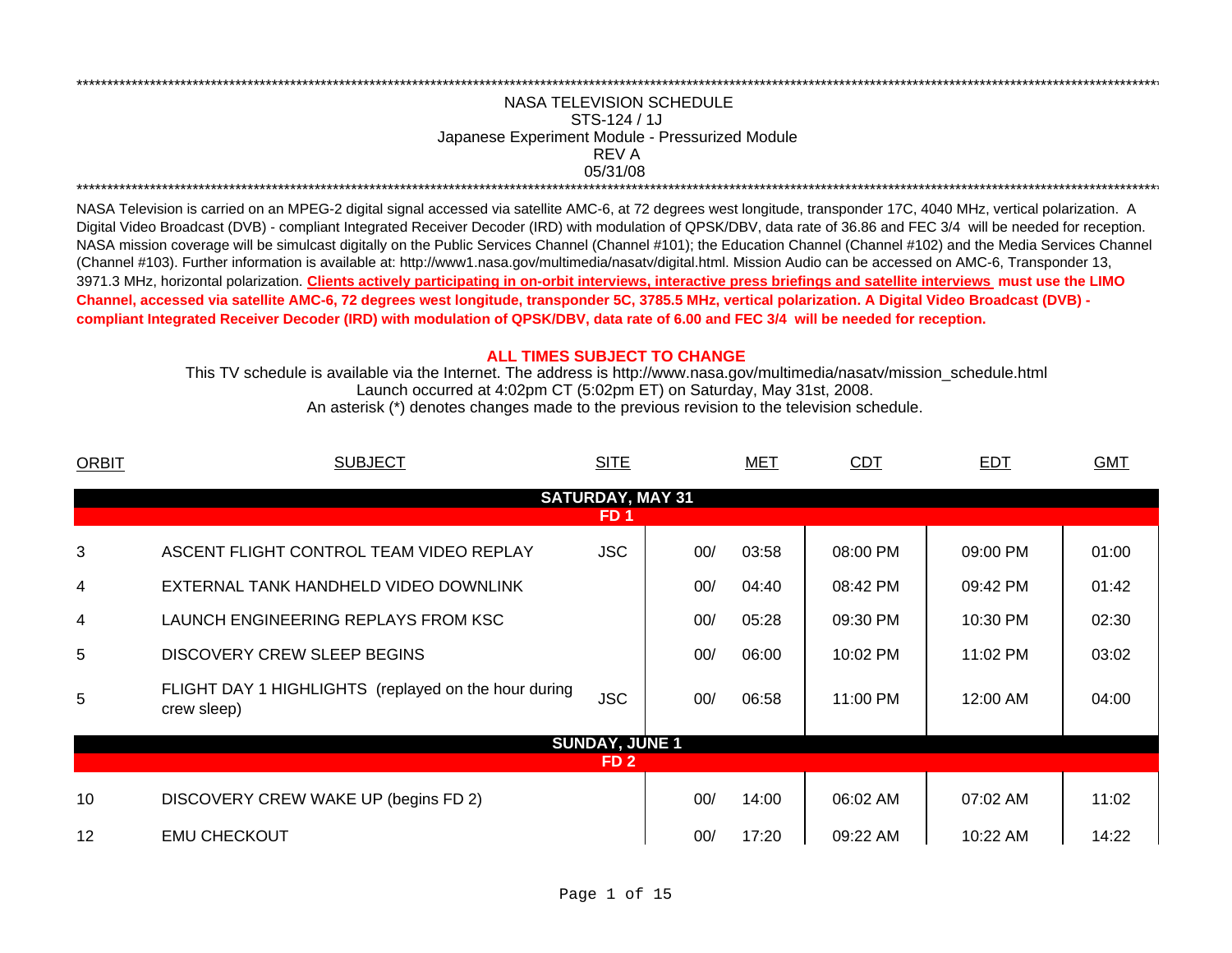|                                                                    | <b>SITE</b> |                 | <b>MET</b>                                                                           | <b>CDT</b> | <b>EDT</b> | <b>GMT</b> |
|--------------------------------------------------------------------|-------------|-----------------|--------------------------------------------------------------------------------------|------------|------------|------------|
| <b>RMS CHECKOUT</b>                                                |             | 00/             | 18:20                                                                                | 10:22 AM   | 11:22 AM   | 15:22      |
| RMS END-EFFECTOR TPS SURVEY BEGINS                                 |             | 00/             | 19:05                                                                                | 11:07 AM   | 12:07 PM   | 16:07      |
| RMS PAYLOAD BAY SURVEY BEGINS                                      |             | 00/             | 21:15                                                                                | 01:17 PM   | 02:17 PM   | 18:17      |
| LIVE INTERVIEWS WITH WCCO RADIO, KARE-TV, AND<br><b>KBTX-TV</b>    | <b>TDRE</b> | 00/             | 22:45                                                                                | 02:47 PM   | 03:47 PM   | 19:47      |
| CENTERLINE CAMERA INSTALLATION                                     |             | 00/             | 23:05                                                                                | 03:07 PM   | 04:07 PM   | 20:07      |
| MISSION STATUS / POST MMT BRIEFING                                 | <b>JSC</b>  |                 | 23:28                                                                                | 03:30 PM   | 04:30 PM   | 20:30      |
| <b>ODS RING EXTENSION</b>                                          |             | 00/             | 23:35                                                                                | 03:37 PM   | 04:37 PM   | 20:37      |
| WASTE WATER NOZZLE VIEWING / RMS OMS POD<br><b>SURVEY</b>          |             |                 | 00:10                                                                                | 04:12 PM   | 05:12 PM   | 21:12      |
| RENDEZVOUS TOOL CHECKOUT                                           |             |                 | 00:50                                                                                | 04:52 PM   | 05:52 PM   | 21:52      |
| <b>DISCOVERY CREW SLEEP BEGINS</b>                                 |             |                 | 05:30                                                                                | 09:32 PM   | 10:32 PM   | 02:32      |
| FLIGHT DAY 2 HIGHLIGHTS (replayed on the hour during<br>crew sleep | <b>JSC</b>  |                 | 05:58                                                                                | 10:00 PM   | 11:00 PM   | 03:00      |
|                                                                    |             |                 |                                                                                      |            |            |            |
|                                                                    |             |                 |                                                                                      |            |            |            |
| DISCOVERY CREW WAKE UP (begins FD 3)                               |             |                 | 13:30                                                                                | 05:32 AM   | 06:32 AM   | 10:32      |
| RENDEZVOUS OPERATIONS BEGIN                                        |             |                 | 15:10                                                                                | 07:12 AM   | 08:12 AM   | 12:12      |
| <b>TI BURN</b>                                                     |             |                 | 18:14                                                                                | 10:16 AM   | 11:16 AM   | 15:16      |
| DISCOVERY RPM / ISS CREW VIDEO<br><b>DOCUMENTATION BEGINS</b>      |             |                 | 19:53                                                                                | 11:55 AM   | 12:55 PM   | 16:55      |
| DISCOVERY / ISS DOCKING (may not be televised live)                |             | 01/             | 20:52                                                                                | 12:54 PM   | 01:54 PM   | 17:54      |
| DISCOVERY / ISS CREW HATCH OPENING AND<br><b>WELCOME CEREMONY</b>  |             | 01/             | 22:50                                                                                | 02:52 PM   | 03:52 PM   | 19:52      |
|                                                                    |             | FD <sub>3</sub> | 00/<br>01/<br>01/<br>01/<br>01/<br><b>MONDAY, JUNE 2</b><br>01/<br>01/<br>01/<br>01/ |            |            |            |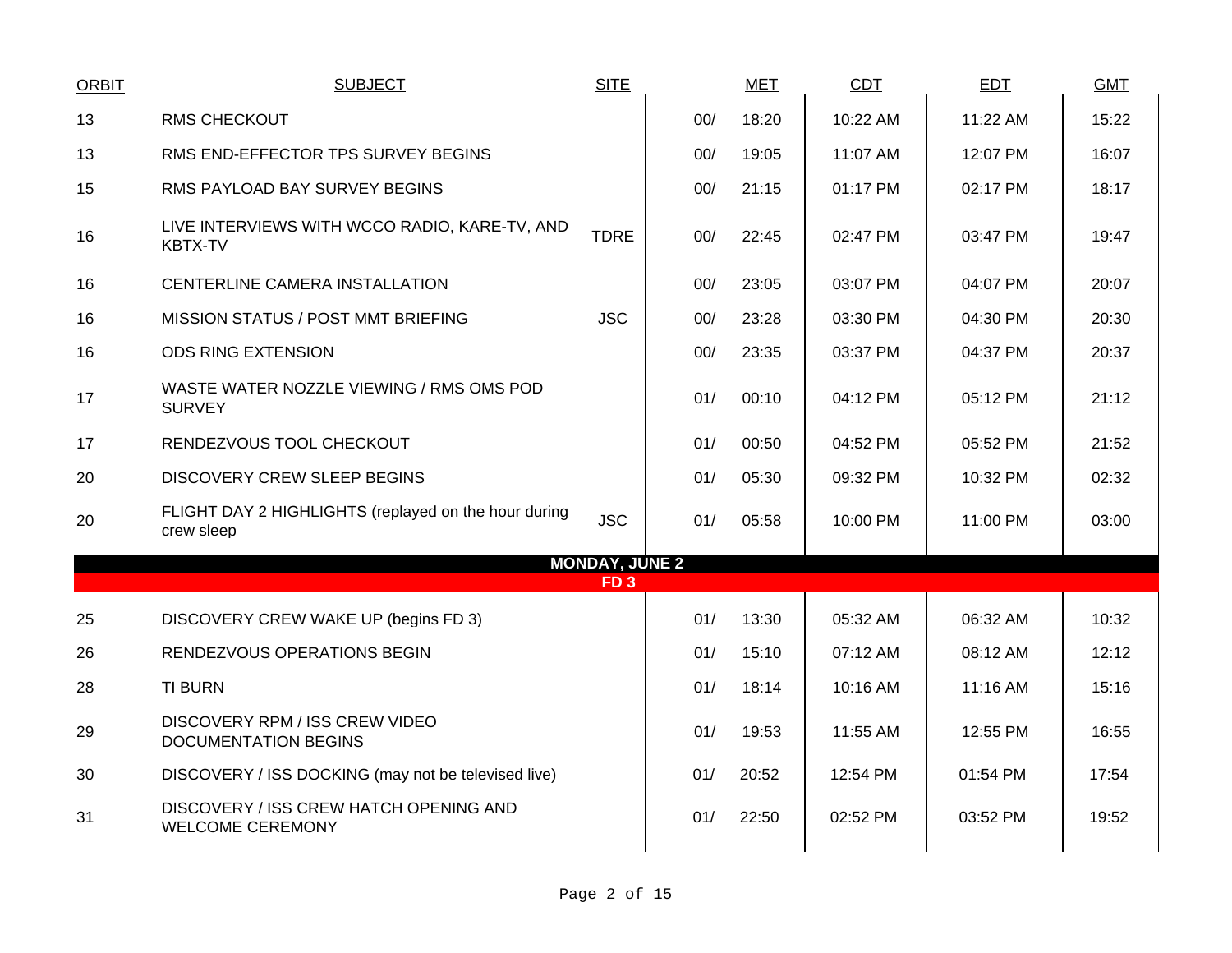| <b>ORBIT</b><br>$\overline{32}$ | <b>SUBJECT</b><br>EVA SUIT AND TOOL TRANSFER TO ISS                                                                                    | <b>SITE</b>                               | 01/ | <b>MET</b><br>23:25 | CDT<br>03:27 PM | EDT<br>04:27 PM | <b>GMT</b><br>20:27 |
|---------------------------------|----------------------------------------------------------------------------------------------------------------------------------------|-------------------------------------------|-----|---------------------|-----------------|-----------------|---------------------|
| 32                              | MISSION STATUS / POST MMT BRIEFING                                                                                                     | <b>JSC</b>                                | 01/ | 23:28               | 03:30 PM        | 04:30 PM        | 20:30               |
| 32                              | REISMAN / CHAMITOFF SOYUZ SEATLINER SWAP AND<br>INSTALLATION (Chamitoff officially joins Expedition 17,<br>Reisman joins STS-124 Crew) |                                           | 01/ | 23:55               | 03:57 PM        | 04:57 PM        | 20:57               |
| 33                              | <b>VTR PLAYBACK OF DOCKING</b>                                                                                                         |                                           | 02/ | 00:00               | 04:02 PM        | 05:02 PM        | 21:02               |
| 33                              | EVA #1 PROCEDURE REVIEW                                                                                                                |                                           | 02/ | 01:25               | 05:27 PM        | 06:27 PM        | 22:27               |
| 34                              | <b>VIDEO FILE</b>                                                                                                                      | HQ                                        | 02/ | 01:58               | 06:00 PM        | 07:00 PM        | 23:00               |
| 35                              | EVA #1 CAMPOUT BEGINS WITH FOSSUM AND GARAN                                                                                            |                                           | 02/ | 03:55               | 07:57 PM        | 08:57 PM        | 00:57               |
| 36                              | <b>ISS CREW SLEEP BEGINS</b>                                                                                                           |                                           | 02/ | 05:00               | 09:02 PM        | 10:02 PM        | 02:02               |
| 36                              | <b>DISCOVERY CREW SLEEP BEGINS</b>                                                                                                     |                                           | 02/ | 05:30               | 09:32 PM        | 10:32 PM        | 02:32               |
| 36                              | FLIGHT DAY 3 HIGHLIGHTS (replayed on the hour during<br>crew sleep)                                                                    | <b>JSC</b>                                | 02/ | 05:58               | 10:00 PM        | 11:00 PM        | 03:00               |
|                                 |                                                                                                                                        | <b>TUESDAY, JUNE 3</b><br>FD <sub>4</sub> |     |                     |                 |                 |                     |
| 39                              | <b>ISS FLIGHT DIRECTOR UPDATE</b>                                                                                                      | <b>JSC</b>                                | 02/ | 10:28               | 02:30 AM        | 03:30 AM        | 07:30               |
| 41                              | DISCOVERY / ISS CREW WAKE UP (begins FD 4)                                                                                             |                                           | 02/ | 13:30               | 05:32 AM        | 06:32 AM        | 10:32               |
| 41                              | ISS FLIGHT DIRECTOR UPDATE REPLAY                                                                                                      | <b>JSC</b>                                | 02/ | 13:58               | 06:00 AM        | 07:00 AM        | 11:00               |
| 42                              | EVA #1 PREPARATIONS RESUME                                                                                                             |                                           | 02/ | 14:10               | 06:12 AM        | 07:12 AM        | 11:12               |
| 42                              | SSRMS MANEUVER FOR OBSS GRAPPLE ON S1<br><b>TRUSS</b>                                                                                  |                                           | 02/ | 15:00               | 07:02 AM        | 08:02 AM        | 12:02               |
| 44                              | EVA #1 BEGINS                                                                                                                          |                                           | 02/ | 18:30               | 10:32 AM        | 11:32 AM        | 15:32               |
| 45                              | SHUTTLE RMS ELBOW CAMERA STRAP REMOVAL /<br>SSRMS HANDOFF OF OBSS TO SHUTTLE RMS                                                       |                                           | 02/ | 19:05               | 11:07 AM        | 12:07 PM        | 16:07               |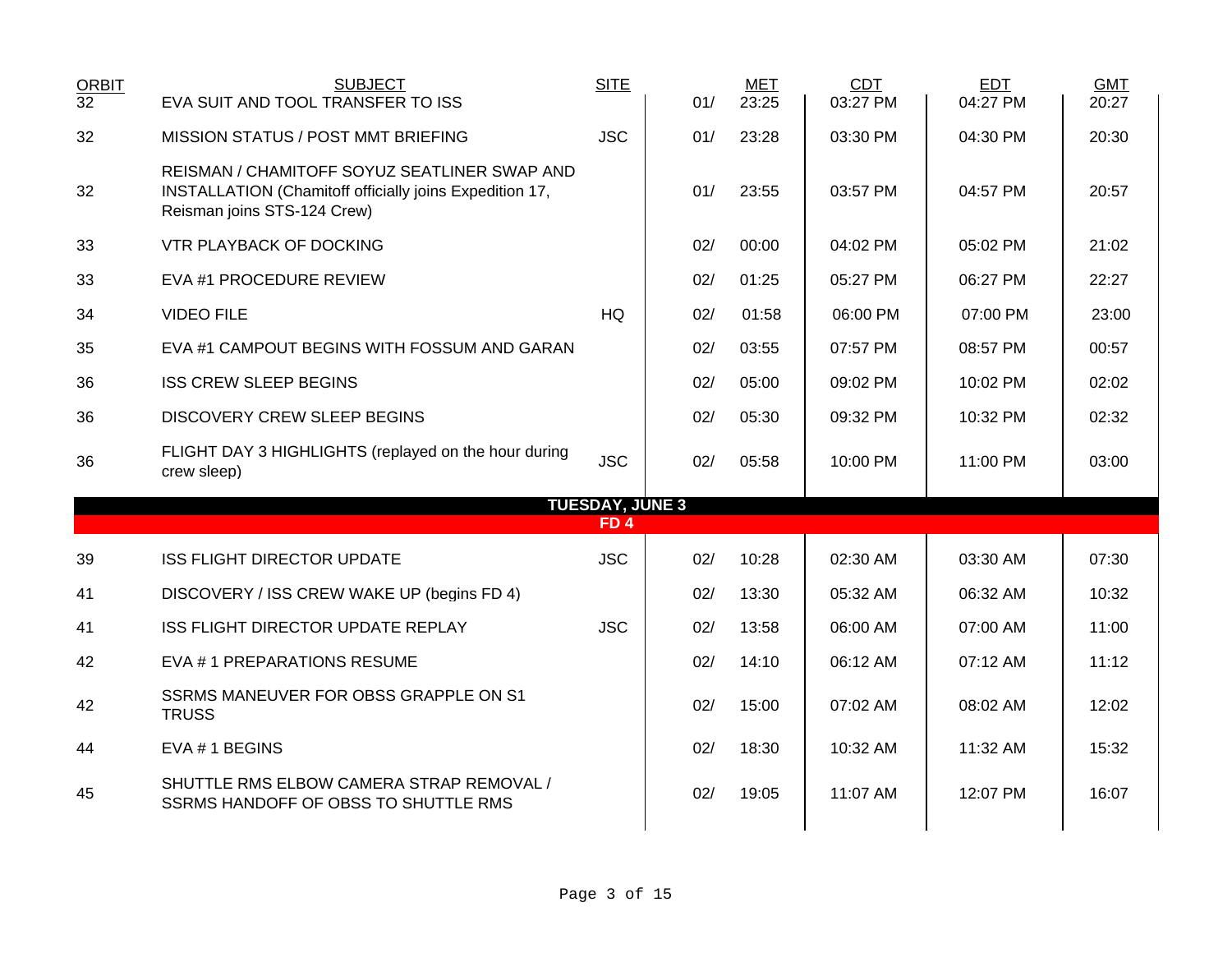| <b>ORBIT</b> | <b>SUBJECT</b>                                                                   | <b>SITE</b> |                          | <b>MET</b> | <b>CDT</b> | <b>EDT</b> | <b>GMT</b> |
|--------------|----------------------------------------------------------------------------------|-------------|--------------------------|------------|------------|------------|------------|
| 45           | DELTA 2 / GLAST PRE-LAUNCH NEWS CONFERENCE<br>(NASA TV Media Channel (103) only) | <b>KSC</b>  | 02/                      | 19:58      | 12:00 PM   | 01:00 PM   | 17:00      |
| 46           | SSRMS BASE CHANGE FROM DESTINY TO HARMONY<br>NODE 2                              |             | 02/                      | 21:45      | 01:47 PM   | 02:47 PM   | 18:47      |
| 47           | STARBOARD SARJ INSPECTION AND TRUNDLE<br>BEARING ASSEMBLY REINSTALLATION         |             | 02/                      | 22:35      | 02:37 PM   | 03:37 PM   | 19:37      |
| 47           | SHUTTLE RMS GRAPPLE OF JEM-PM                                                    |             | 02/                      | 23:15      | 03:17 PM   | 04:17 PM   | 20:17      |
| 48           | SARJ CLEANING TEST DEMONSTRATION                                                 |             | 02/                      | 23:20      | 03:22 PM   | 04:22 PM   | 20:22      |
| 48           | <b>JEM-PM UNBERTH</b>                                                            |             | 02/                      | 23:35      | 03:37 PM   | 04:37 PM   | 20:37      |
| 49           | EVA # 1 ENDS                                                                     |             | 03/                      | 01:00      | 05:02 PM   | 06:02 PM   | 22:02      |
| 49           | JAPANESE PRESSURIZED MODULE INSTALLATION<br><b>BEGINS</b>                        |             | 03/                      | 01:05      | 05:07 PM   | 06:07 PM   | 22:07      |
| 50           | MISSION STATUS / POST MMT BRIEFING                                               | <b>JSC</b>  | 03/                      | 02:58      | 07:00 PM   | 08:00 PM   | 00:00      |
| 50           | JEM-PM VESTIBULE LEAK CHECK                                                      |             | 03/                      | 03:15      | 07:17 PM   | 08:17 PM   | 00:17      |
| 51           | <b>VIDEO FILE</b>                                                                | HQ          | 03/                      | 03:58      | 08:00 PM   | 09:00 PM   | 01:00      |
| 51           | <b>ISS CREW SLEEP BEGINS</b>                                                     |             | 03/                      | 05:00      | 09:02 PM   | 10:02 PM   | 02:02      |
| 52           | <b>DISCOVERY CREW SLEEP BEGINS</b>                                               |             | 03/                      | 05:30      | 09:32 PM   | 10:32 PM   | 02:32      |
| 52           | FLIGHT DAY 4 HIGHLIGHTS (replayed on the hour during<br>crew sleep)              | <b>JSC</b>  | 03/                      | 05:58      | 10:00 PM   | 11:00 PM   | 03:00      |
|              |                                                                                  | <b>FD 5</b> | <b>WEDNESDAY, JUNE 4</b> |            |            |            |            |
| 55           | <b>ISS FLIGHT DIRECTOR UPDATE</b>                                                | <b>JSC</b>  | 03/                      | 10:28      | 02:30 AM   | 03:30 AM   | 07:30      |
| 57           | DISCOVERY / ISS CREW WAKE UP (begins FD 5)                                       |             | 03/                      | 13:30      | 05:32 AM   | 06:32 AM   | 10:32      |
| 57           | ISS FLIGHT DIRECTOR UPDATE REPLAY                                                | <b>JSC</b>  | 03/                      | 13:58      | 06:00 AM   | 07:00 AM   | 11:00      |
|              |                                                                                  |             |                          |            |            |            |            |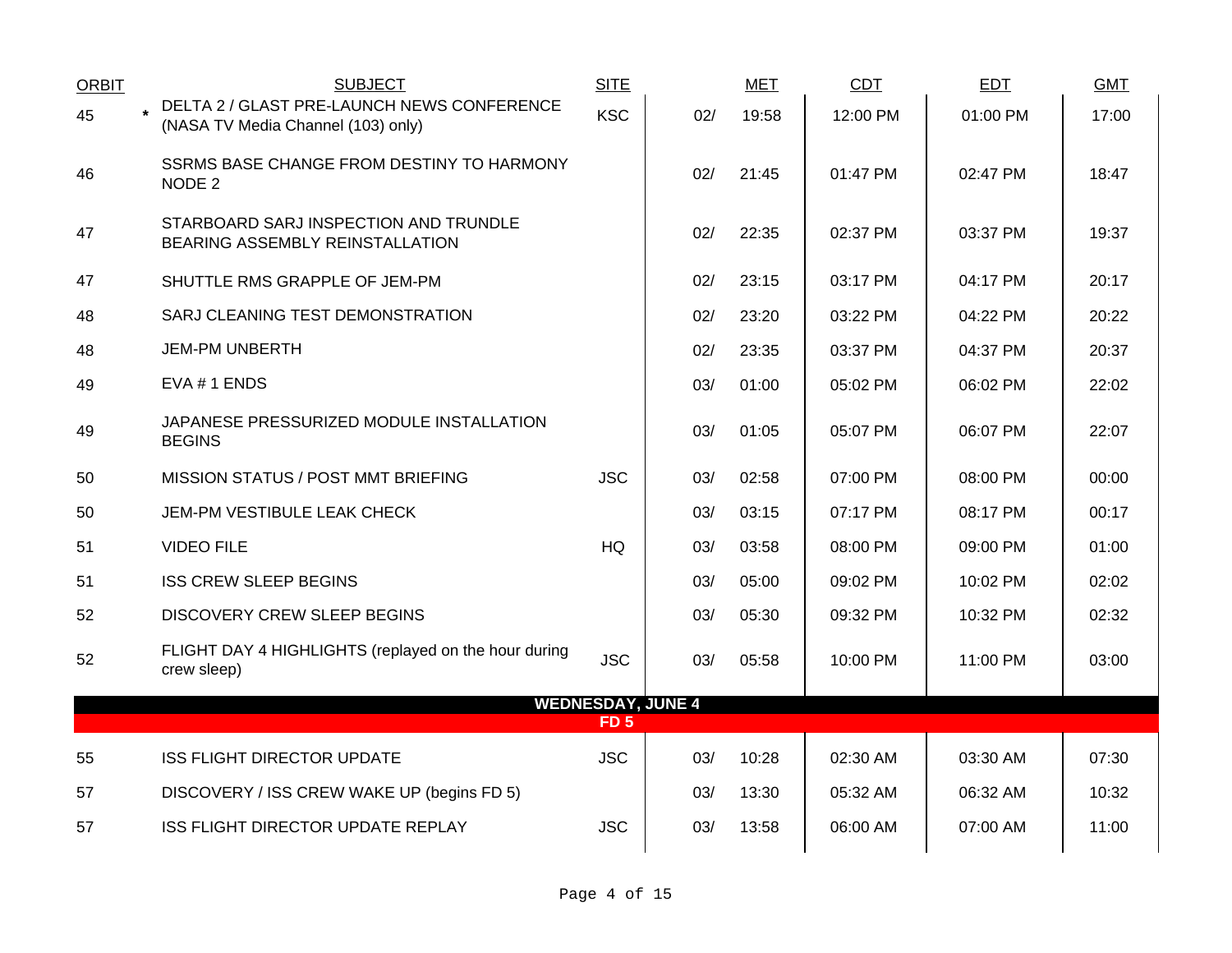| <b>ORBIT</b><br>$\overline{59}$ | <b>SUBJECT</b><br>CDRA BED 2 REMOVAL AND REPLACEMENT                | <b>SITE</b>             | 03/ | <b>MET</b><br>16:05 | <b>CDT</b><br>08:07 AM | EDT<br>09:07 AM | <b>GMT</b><br>13:07 |
|---------------------------------|---------------------------------------------------------------------|-------------------------|-----|---------------------|------------------------|-----------------|---------------------|
|                                 | JAPANESE EXPERIMENT MODULE VESTIBULE                                |                         |     |                     |                        |                 |                     |
| 59                              | <b>OUTFITTING BEGINS</b>                                            |                         | 03/ | 16:15               | 08:17 AM               | 09:17 AM        | 13:17               |
| 59                              | OBSS SENSOR CHECKOUT                                                |                         | 03/ | 16:45               | 08:47 AM               | 09:47 AM        | 13:47               |
| 60                              | AIRLOCK CHECK & VALVE INSTALLATION                                  |                         | 03/ | 18:15               | 10:17 AM               | 11:17 AM        | 15:17               |
| 61                              | JEM-PM POWER CHANNEL B ACTIVATION BEGINS                            |                         | 03/ | 19:30               | 11:32 AM               | 12:32 PM        | 16:32               |
| 64                              | JEM-PM HATCH OPENING & INGRESS                                      |                         | 03/ | 23:50               | 03:52 PM               | 04:52 PM        | 20:52               |
| 65                              | EVA #2 PROCEDURE REVIEW                                             |                         | 04/ | 01:25               | 05:27 PM               | 06:27 PM        | 22:27               |
| 65                              | JEM-PM RMS RACK TRANSFER FROM JLP TO JEM-PM                         |                         | 04/ | 02:15               | 06:17 PM               | 07:17 PM        | 23:17               |
| 66                              | <b>MISSION STATUS BRIEFING</b>                                      | <b>JSC</b>              | 04/ | 02:28               | 06:30 PM               | 07:30 PM        | 23:30               |
| 66                              | EVA # 2 CAMP OUT BEGINS WITH FOSSUM AND GARAN                       |                         | 04/ | 03:55               | 07:57 PM               | 08:57 PM        | 00:57               |
| 66                              | <b>VIDEO FILE</b>                                                   | <b>HQ</b>               | 04/ | 03:58               | 08:00 PM               | 09:00 PM        | 01:00               |
| 67                              | <b>ISS CREW SLEEP BEGINS</b>                                        |                         | 04/ | 05:00               | 09:02 PM               | 10:02 PM        | 02:02               |
| 68                              | <b>DISCOVERY CREW SLEEP BEGINS</b>                                  |                         | 04/ | 05:30               | 09:32 PM               | 10:32 PM        | 02:32               |
| 68                              | FLIGHT DAY 5 HIGHLIGHTS (replayed on the hour during<br>crew sleep) | <b>JSC</b>              | 04/ | 05:58               | 10:00 PM               | 11:00 PM        | 03:00               |
|                                 |                                                                     | <b>THURSDAY, JUNE 5</b> |     |                     |                        |                 |                     |
|                                 |                                                                     | FD <sub>6</sub>         |     |                     |                        |                 |                     |
| 71                              | <b>ISS FLIGHT DIRECTOR UPDATE</b>                                   | <b>JSC</b>              | 04/ | 10:28               | 02:30 AM               | 03:30 AM        | 07:30               |
| 73                              | DISCOVERY / ISS CREW WAKE UP (begins FD 6)                          |                         | 04/ | 13:30               | 05:32 AM               | 06:32 AM        | 10:32               |
| 73                              | ISS FLIGHT DIRECTOR UPDATE REPLAY                                   | <b>JSC</b>              | 04/ | 13:58               | 06:00 AM               | 07:00 AM        | 11:00               |
| 73                              | EVA #2 PREPARATIONS RESUME                                          |                         | 04/ | 14:10               | 06:12 AM               | 07:12 AM        | 11:12               |
| 74                              | JEM-PM TRANSFERS AND OUTFITTING                                     |                         | 04/ | 15:45               | 07:47 AM               | 08:47 AM        | 12:47               |
|                                 |                                                                     |                         |     |                     |                        |                 |                     |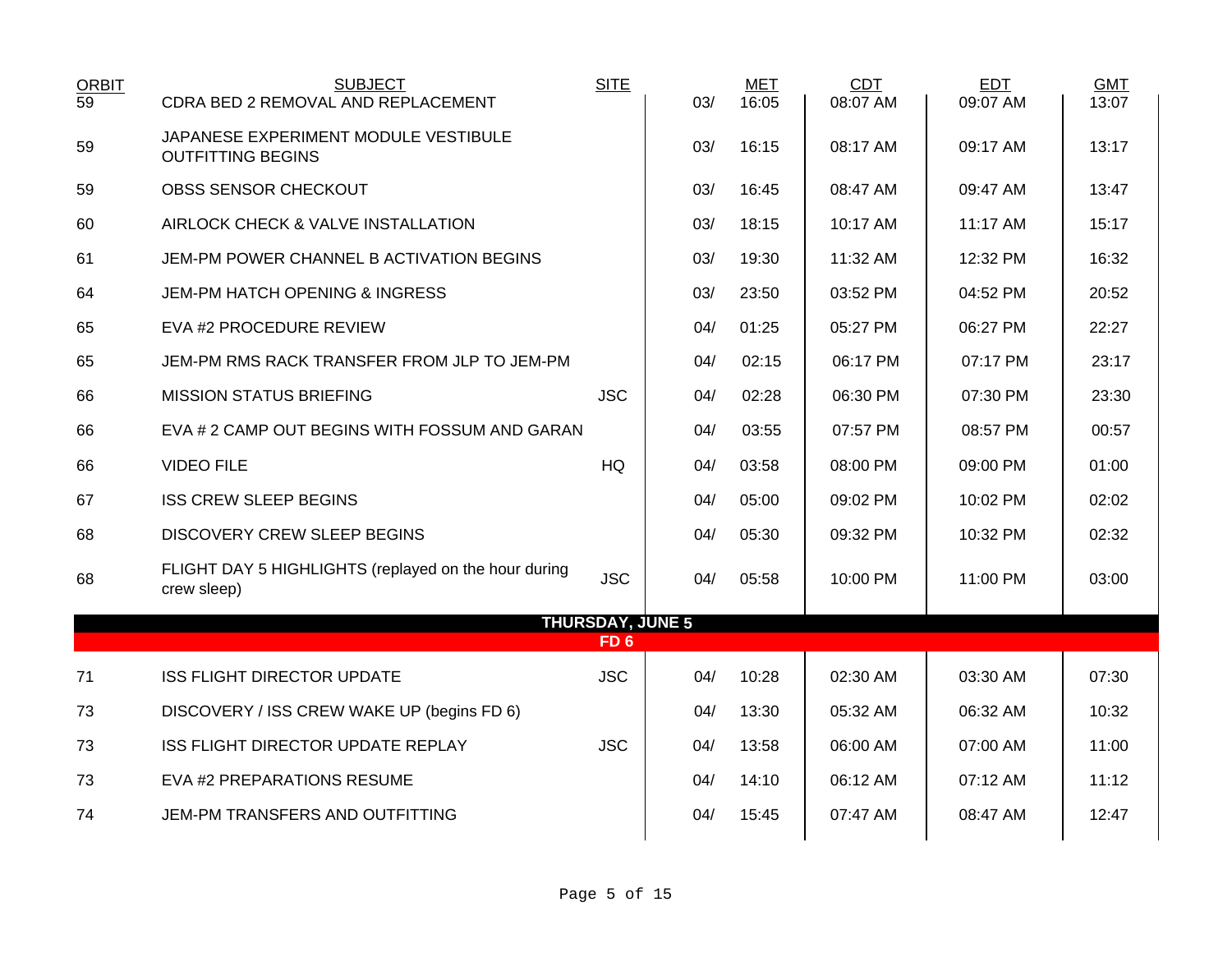| <b>ORBIT</b> | <b>SUBJECT</b>                                                                                                          | <b>SITE</b> |     | <b>MET</b> | <b>CDT</b> | <b>EDT</b> | <b>GMT</b> |
|--------------|-------------------------------------------------------------------------------------------------------------------------|-------------|-----|------------|------------|------------|------------|
| 75           | DELTA 2 / GLAST LAUNCH COVERAGE (Launch<br>* scheduled at 10:45am CT; broadcast on NASA TV Media<br>Channel (103) only) | <b>KSC</b>  | 04/ | 16:28      | 08:30 AM   | 09:30 AM   | 13:30      |
| 76           | EVA # 2 BEGINS                                                                                                          |             | 04/ | 18:30      | 10:32 AM   | 11:32 AM   | 15:32      |
| 76           | INSTALLATION OF FORWARD AND AFT JTVE                                                                                    |             | 04/ | 19:05      | 11:07 AM   | 12:07 PM   | 16:07      |
| 77           | REMOVAL OF JEM RMS COVER AND END EFFECTOR<br><b>MLI COVER</b>                                                           |             | 04/ | 19:55      | 11:57 AM   | 12:57 PM   | 16:57      |
| 77           | JEM-PM POWER CHANNEL A ACTIVATION BEGINS                                                                                |             | 04/ | 20:25      | 12:27 PM   | 01:27 PM   | 17:27      |
| 78           | HARMONY ZENITH BERTHING PORT PREPARATION                                                                                |             | 04/ | 20:55      | 12:57 PM   | 01:57 PM   | 17:57      |
| 78           | INSTALLATION OF JEM-PM TRUNNION AND KEEL<br><b>COVERS</b>                                                               |             | 04/ | 21:20      | 01:22 PM   | 02:22 PM   | 18:22      |
| 79           | ESP-3 NITROGEN TANK ASSEMBLY PREPARATION                                                                                |             | 04/ | 22:00      | 02:02 PM   | 03:02 PM   | 19:02      |
| 79           | JLP EGRESS AND HATCH CLOSURE                                                                                            |             | 04/ | 22:55      | 02:57 PM   | 03:57 PM   | 19:57      |
| 79           | PORT TRUSS CAMERA RETRIEVAL                                                                                             |             | 04/ | 23:30      | 03:32 PM   | 04:32 PM   | 20:32      |
| 80           | HARMONY ZENITH PORT CONTROLLER PANEL<br><b>ASSEMBLY INSTALLATION</b>                                                    |             | 05/ | 00:10      | 04:12 PM   | 05:12 PM   | 21:12      |
| 80           | EVA # 2 ENDS                                                                                                            |             | 05/ | 01:00      | 05:02 PM   | 06:02 PM   | 22:02      |
| 82           | <b>MISSION STATUS BRIEFING</b>                                                                                          | <b>JSC</b>  | 05/ | 02:58      | 07:00 PM   | 08:00 PM   | 00:00      |
| 82           | <b>VIDEO FILE</b>                                                                                                       | HQ          | 05/ | 03:58      | 08:00 PM   | 09:00 PM   | 01:00      |
| 83           | <b>ISS CREW SLEEP BEGINS</b>                                                                                            |             | 05/ | 05:00      | 09:02 PM   | 10:02 PM   | 02:02      |
| 83           | <b>DISCOVERY CREW SLEEP BEGINS</b>                                                                                      |             | 05/ | 05:30      | 09:32 PM   | 10:32 PM   | 02:32      |
| 84           | FLIGHT DAY 6 HIGHLIGHTS (replayed on the hour during<br>crew sleep)                                                     | <b>JSC</b>  | 05/ | 05:58      | 10:00 PM   | 11:00 PM   | 03:00      |
|              |                                                                                                                         |             |     |            |            |            |            |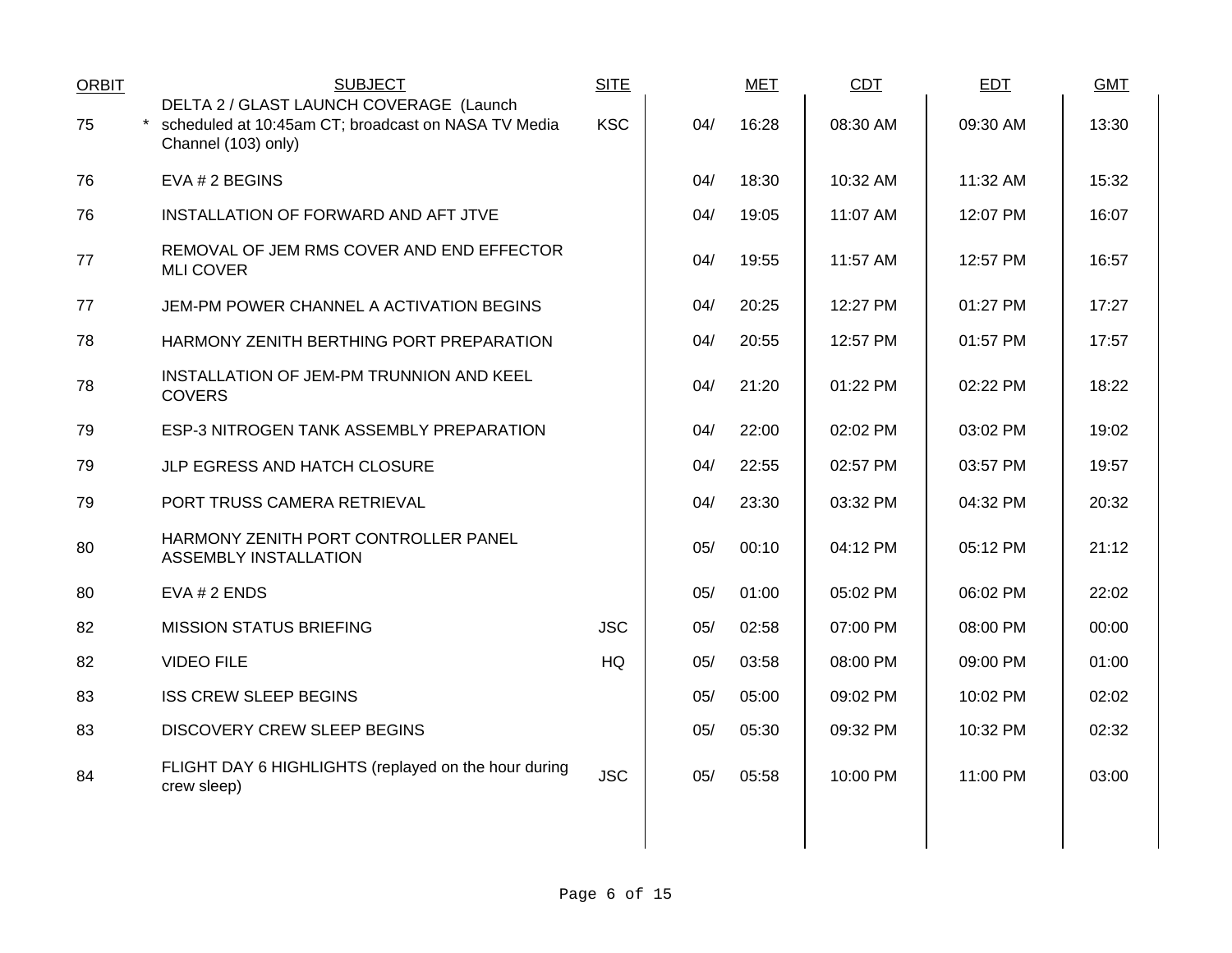| <b>ORBIT</b> | <b>SUBJECT</b>                                                      | <b>SITE</b>           |     | <b>MET</b> | <b>CDT</b> | <b>EDT</b> | <b>GMT</b> |  |
|--------------|---------------------------------------------------------------------|-----------------------|-----|------------|------------|------------|------------|--|
|              |                                                                     | <b>FRIDAY, JUNE 6</b> |     |            |            |            |            |  |
|              |                                                                     | FD <sub>7</sub>       |     |            |            |            |            |  |
| 86           | <b>ISS FLIGHT DIRECTOR UPDATE</b>                                   |                       | 05/ | 10:28      | 02:30 AM   | 03:30 AM   | 07:30      |  |
| 89           | DISCOVERY / ISS CREW WAKE UP (begins FD 7)                          |                       | 05/ | 13:30      | 05:32 AM   | 06:32 AM   | 10:32      |  |
| 89           | <b>ISS FLIGHT DIRECTOR UPDATE REPLAY</b>                            | <b>JSC</b>            | 05/ | 13:58      | 06:00 AM   | 07:00 AM   | 11:00      |  |
| 90           | RMS / OBSS FOCUSED INSPECTION OF DISCOVERY'S<br>TPS (if required)   |                       | 05/ | 16:30      | 08:32 AM   | 09:32 AM   | 13:32      |  |
| 91           | JLP VESTIBULE CONFIGURATION AND DEMATE                              |                       | 05/ | 16:40      | 08:42 AM   | 09:42 AM   | 13:42      |  |
| 92           | JLP VESTIBULE DEPRESSURIZATION                                      |                       | 05/ | 19:10      | 11:12 AM   | 12:12 PM   | 16:12      |  |
| 93           | LIVE INTERVIEWS WITH KMSB-TV, NATIONAL PUBLIC<br>RADIO, AND WABC-TV | <b>ISS KU</b>         | 05/ | 19:10      | 11:12 AM   | 12:12 PM   | 16:12      |  |
| 93           | <b>SSRMS GRAPPLE OF JLP</b>                                         |                       | 05/ | 21:00      | 01:02 PM   | 02:02 PM   | 18:02      |  |
| 94           | JLP UNBERTH FROM HARMONY ZENITH PORT                                |                       | 05/ | 21:55      | 01:57 PM   | 02:57 PM   | 18:57      |  |
| 94           | JLP INSTALLATION ON JEM-PM ZENITH PORT BEGINS                       |                       | 05/ | 22:35      | 02:37 PM   | 03:37 PM   | 19:37      |  |
| 96           | JLP VESTIBULE LEAK CHECK                                            |                       | 06/ | 00:55      | 04:57 PM   | 05:57 PM   | 21:57      |  |
| 97           | JEM RMS FINAL ACTIVATION BEGINS                                     |                       | 06/ | 01:55      | 05:57 PM   | 06:57 PM   | 22:57      |  |
| 97           | <b>VIDEO FILE</b>                                                   | <b>HQ</b>             | 06/ | 01:58      | 06:00 PM   | 07:00 PM   | 23:00      |  |
| 95           | <b>MISSION STATUS BRIEFING</b>                                      | <b>JSC</b>            | 05/ | 02:28      | 06:30 PM   | 07:30 PM   | 23:30      |  |
| 98           | <b>ISS CREW SLEEP BEGINS</b>                                        |                       | 06/ | 04:30      | 08:32 PM   | 09:32 PM   | 01:32      |  |
| 99           | DISCOVERY CREW SLEEP BEGINS                                         |                       | 06/ | 05:00      | 09:02 PM   | 10:02 PM   | 02:02      |  |
| 99           | FLIGHT DAY 7 HIGHLIGHTS (replayed on the hour during<br>crew sleep) | <b>JSC</b>            | 06/ | 05:58      | 10:00 PM   | 11:00 PM   | 03:00      |  |
|              |                                                                     |                       |     |            |            |            |            |  |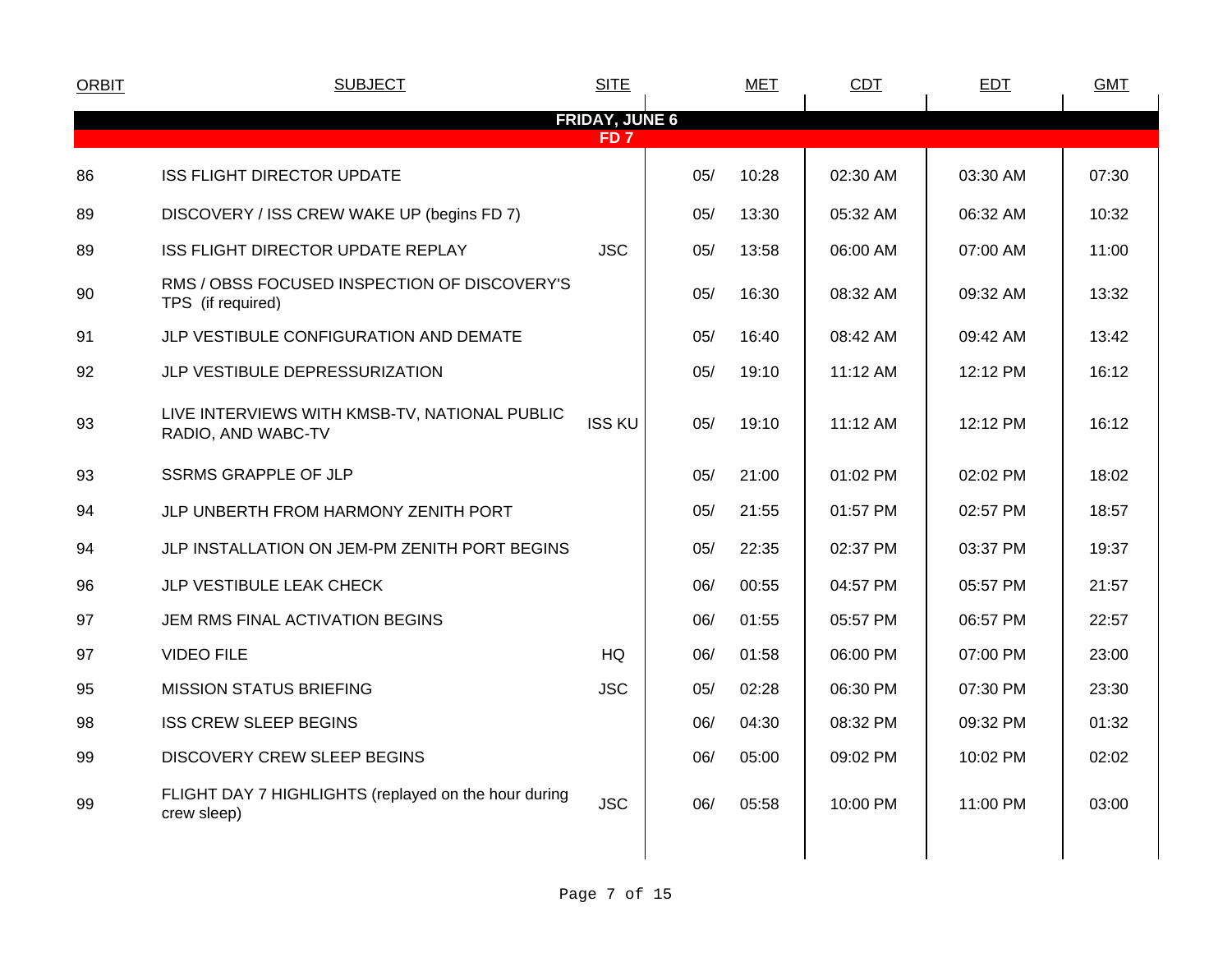| <b>ORBIT</b> | <b>SUBJECT</b>                                                      | <b>SITE</b>             |     | <b>MET</b> | CDT      | <b>EDT</b> | <b>GMT</b> |  |  |  |  |  |  |
|--------------|---------------------------------------------------------------------|-------------------------|-----|------------|----------|------------|------------|--|--|--|--|--|--|
|              |                                                                     | <b>SATURDAY, JUNE 7</b> |     |            |          |            |            |  |  |  |  |  |  |
|              | FD <sub>8</sub>                                                     |                         |     |            |          |            |            |  |  |  |  |  |  |
| 102          | <b>ISS FLIGHT DIRECTOR UPDATE</b>                                   | <b>JSC</b>              | 06/ | 10:28      | 02:30 AM | 03:30 AM   | 07:30      |  |  |  |  |  |  |
| 104          | DISCOVERY / ISS CREW WAKE UP (begins FD 8)                          |                         | 06/ | 13:00      | 05:02 AM | 06:02 AM   | 10:02      |  |  |  |  |  |  |
| 105          | ISS FLIGHT DIRECTOR UPDATE REPLAY                                   | <b>JSC</b>              | 06/ | 13:58      | 06:00 AM | 07:00 AM   | 11:00      |  |  |  |  |  |  |
| 107          | JEM RMS HOLD / RELEASE MECHANISM INITIAL<br><b>RELEASE TEST</b>     |                         | 06/ | 18:15      | 10:17 AM | 11:17 AM   | 15:17      |  |  |  |  |  |  |
| 108          | JEM RMS INITIAL DEPLOY                                              |                         | 06/ | 19:15      | 11:17 AM | 12:17 PM   | 16:17      |  |  |  |  |  |  |
| 109          | LIVE INTERVIEWS WITH CNN, WCBS-TV, AND WDAY-<br><b>TV</b>           | <b>ISS KU</b>           | 06/ | 20:55      | 12:57 PM | 01:57 PM   | 17:57      |  |  |  |  |  |  |
| 110          | JLP VESTIBULE OUTFITTING                                            |                         | 06/ | 22:15      | 02:17 PM | 03:17 PM   | 19:17      |  |  |  |  |  |  |
| 111          | EVA #3 PROCEDURE REVIEW                                             |                         | 07/ | 00:25      | 04:27 PM | 05:27 PM   | 21:27      |  |  |  |  |  |  |
| 112          | <b>JAXA VIP EVENT</b>                                               | <b>ISS KU</b>           | 07/ | 02:00      | 06:02 PM | 07:02 PM   | 23:02      |  |  |  |  |  |  |
| 112          | <b>MISSION STATUS BRIEFING</b>                                      | <b>JSC</b>              | 07/ | 02:28      | 06:30 PM | 07:30 PM   | 23:30      |  |  |  |  |  |  |
| 113          | EVA #3 CAMPOUT WITH FOSSUM AND GARAN                                |                         | 07/ | 02:55      | 06:57 PM | 07:57 PM   | 23:57      |  |  |  |  |  |  |
| 114          | <b>ISS CREW SLEEP BEGINS</b>                                        |                         | 07/ | 04:00      | 08:02 PM | 09:02 PM   | 01:02      |  |  |  |  |  |  |
| 114          | <b>DISCOVERY CREW SLEEP BEGINS</b>                                  |                         | 07/ | 04:30      | 08:32 PM | 09:32 PM   | 01:32      |  |  |  |  |  |  |
| 114          | FLIGHT DAY 8 HIGHLIGHTS (replayed on the hour during<br>crew sleep) | <b>JSC</b>              | 07/ | 04:58      | 09:00 PM | 10:00 PM   | 02:00      |  |  |  |  |  |  |
|              |                                                                     | <b>SUNDAY, JUNE 8</b>   |     |            |          |            |            |  |  |  |  |  |  |
|              |                                                                     | FD <sub>9</sub>         |     |            |          |            |            |  |  |  |  |  |  |
| 117          | <b>ISS FLIGHT DIRECTOR UPDATE</b>                                   | <b>JSC</b>              | 07/ | 09:58      | 02:00 AM | 03:00 AM   | 07:00      |  |  |  |  |  |  |
| 119          | DISCOVERY / ISS CREW WAKE UP (begins FD 9)                          |                         | 07/ | 12:30      | 04:32 AM | 05:32 AM   | 09:32      |  |  |  |  |  |  |
| 120          | ISS FLIGHT DIRECTOR UPDATE REPLAY                                   | <b>JSC</b>              | 07/ | 12:58      | 05:00 AM | 06:00 AM   | 10:00      |  |  |  |  |  |  |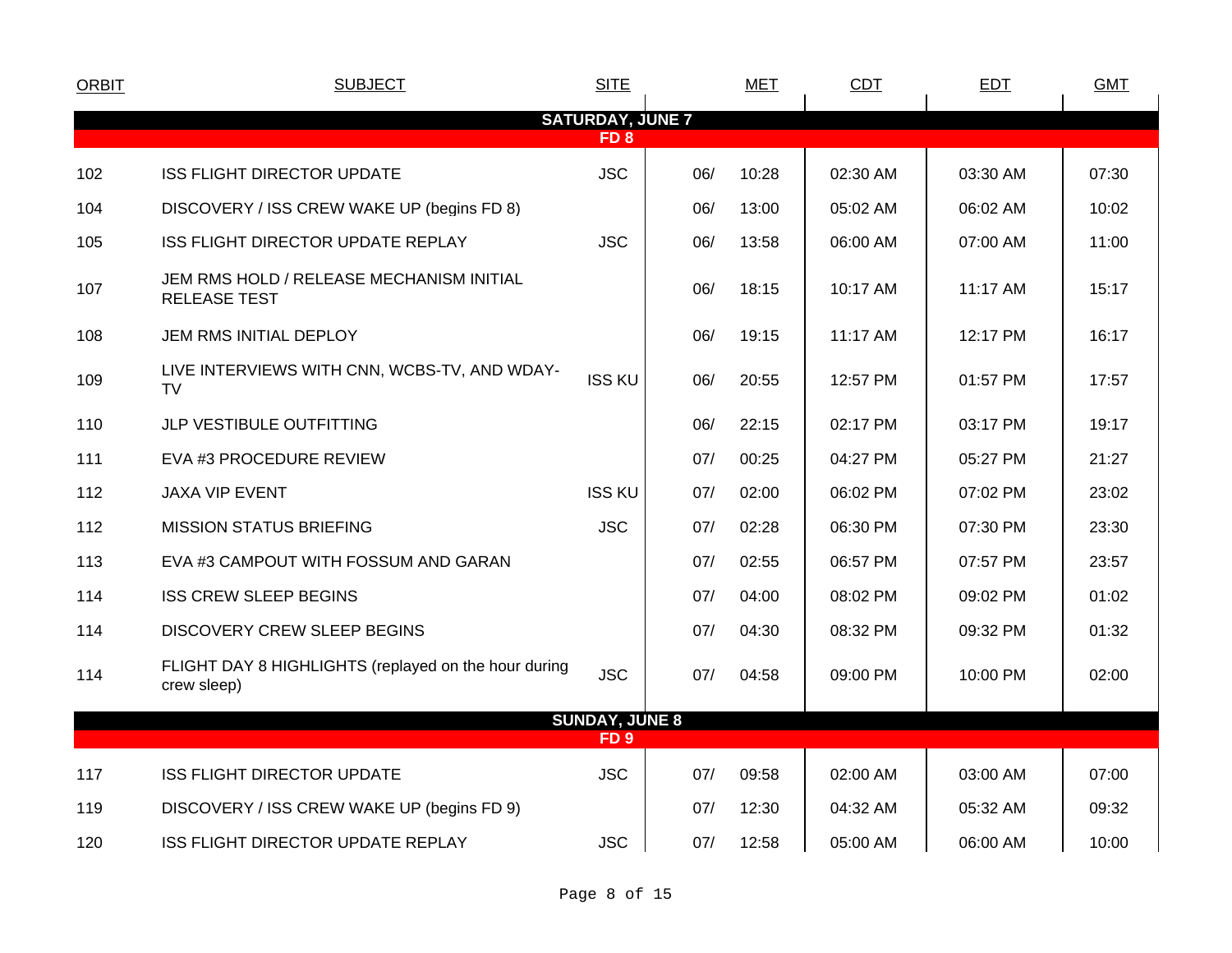| <b>ORBIT</b> | <b>SUBJECT</b>                                                      | <b>SITE</b>           |     | <b>MET</b> | CDT      | <b>EDT</b> | <b>GMT</b> |
|--------------|---------------------------------------------------------------------|-----------------------|-----|------------|----------|------------|------------|
| 120          | EVA #3 PREPARATIONS RESUME                                          |                       | 07/ | 13:10      | 05:12 AM | 06:12 AM   | 10:12      |
| 123          | EVA #3 BEGINS                                                       |                       | 07/ | 17:30      | 09:32 AM | 10:32 AM   | 14:32      |
| 123          | OLD S1 NTA REMOVAL / NEW NTA RETRIEVAL FROM<br>ESP-3                |                       | 07/ | 18:05      | 10:07 AM | 11:07 AM   | 15:07      |
| 124          | <b>NEW S1 NTA INSTALLATION</b>                                      |                       | 07/ | 19:25      | 11:27 AM | 12:27 PM   | 16:27      |
| 124          | JEM RMS MLI REMOVAL AND LAUNCH LOCK<br><b>RETRIEVAL</b>             |                       | 07/ | 20:25      | 12:27 PM | 01:27 PM   | 17:27      |
| 125          | PORT TRUSS CAMERA INSTALLATION                                      |                       | 07/ | 21:40      | 01:42 PM | 02:42 PM   | 18:42      |
| 127          | EVA #3 ENDS                                                         |                       | 07/ | 23:50      | 03:52 PM | 04:52 PM   | 20:52      |
| 128          | <b>MISSION STATUS BRIEFING</b>                                      | <b>JSC</b>            | 08/ | 01:58      | 06:00 PM | 07:00 PM   | 23:00      |
| 129          | <b>ISS CREW SLEEP BEGINS</b>                                        |                       | 08/ | 03:30      | 07:32 PM | 08:32 PM   | 00:32      |
| 130          | <b>DISCOVERY CREW SLEEP BEGINS</b>                                  |                       | 08/ | 04:00      | 08:02 PM | 09:02 PM   | 01:02      |
| 130          | FLIGHT DAY 9 HIGHLIGHTS (replayed on the hour during<br>crew sleep) | <b>JSC</b>            | 08/ | 04:58      | 09:00 PM | 10:00 PM   | 02:00      |
|              |                                                                     | <b>MONDAY, JUNE 9</b> |     |            |          |            |            |
|              |                                                                     | <b>FD 10</b>          |     |            |          |            |            |
| 133          | <b>ISS FLIGHT DIRECTOR UPDATE</b>                                   | <b>JSC</b>            | 08/ | 09:28      | 01:30 AM | 02:30 AM   | 06:30      |
| 135          | DISCOVERY / ISS CREW WAKE UP (begins FD 10)                         |                       | 08/ | 12:00      | 04:02 AM | 05:02 AM   | 09:02      |
| 135          | ISS FLIGHT DIRECTOR UPDATE REPLAY                                   | <b>JSC</b>            | 08/ | 12:58      | 05:00 AM | 06:00 AM   | 10:00      |
| 137          | JEM RMS FINAL DEPLOY                                                |                       | 08/ | 15:05      | 07:07 AM | 08:07 AM   | 12:07      |
| 137          | JEM RMS MANEUVER TO STOW POSITION                                   |                       | 08/ | 15:35      | 07:37 AM | 08:37 AM   | 12:37      |
| 138          | JEM RMS BRAKE CHECK OUT                                             |                       | 08/ | 16:25      | 08:27 AM | 09:27 AM   | 13:27      |
| 140          | BATTERY CHARGER MODULE REPLACEMENT IN<br><b>QUEST AIRLOCK</b>       |                       | 08/ | 19:15      | 11:17 AM | 12:17 PM   | 16:17      |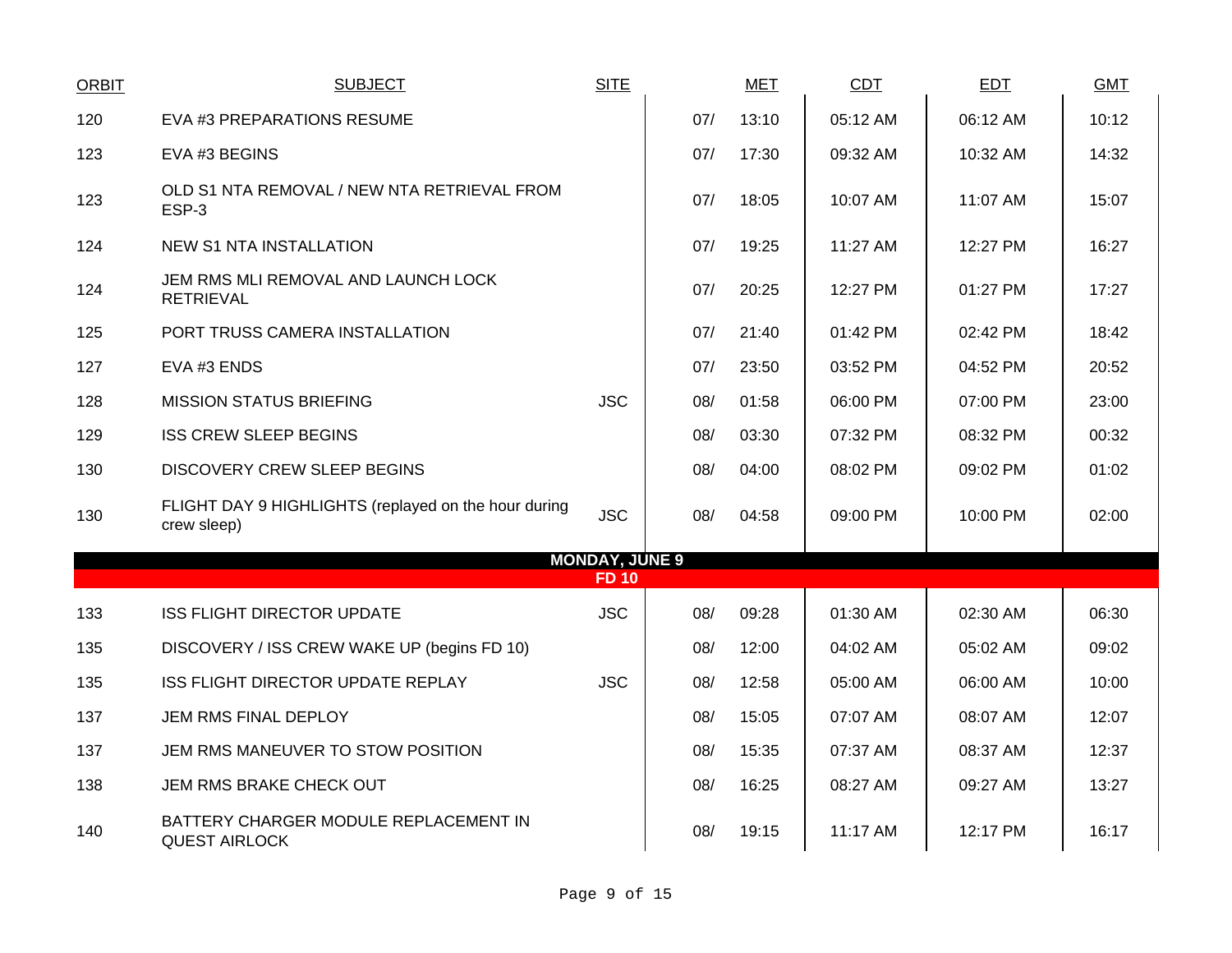| ORBIT | <b>SUBJECT</b>                                                          | <b>SITE</b>             |     | <b>MET</b> | <b>CDT</b> | <b>EDT</b> | <b>GMT</b> |
|-------|-------------------------------------------------------------------------|-------------------------|-----|------------|------------|------------|------------|
| 140   | <b>JLP VESTIBULE OUTFITTING</b>                                         |                         | 08/ | 19:40      | 11:42 AM   | 12:42 PM   | 16:42      |
| 141   | JLP INGRESS AND LOGISTICS TRANSFER                                      |                         | 08/ | 21:20      | 01:22 PM   | 02:22 PM   | 18:22      |
| 143   | JOINT CREW NEWS CONFERENCE                                              | <b>ISS KU</b>           | 09/ | 00:00      | 04:02 PM   | 05:02 PM   | 21:02      |
| 143   | <b>VIDEO FILE</b>                                                       | HQ                      | 09/ | 00:58      | 05:00 PM   | 06:00 PM   | 22:00      |
| 144   | MISSION STATUS BRIEFING                                                 | <b>JSC</b>              | 09/ | 01:28      | 05:30 PM   | 06:30 PM   | 22:30      |
| 144   | JOINT CREW NEWS CONFERENCE REPLAY WITH<br><b>ENGLISH INTERPRETATION</b> | <b>JSC</b>              | 09/ | 02:28      | 06:30 PM   | 07:30 PM   | 23:30      |
| 145   | <b>ISS CREW SLEEP BEGINS</b>                                            |                         | 09/ | 03:00      | 07:02 PM   | 08:02 PM   | 00:02      |
| 145   | DISCOVERY CREW SLEEP BEGINS                                             |                         | 09/ | 03:30      | 07:32 PM   | 08:32 PM   | 00:32      |
| 146   | FLIGHT DAY 10 HIGHLIGHTS (replayed on the hour during<br>crew sleep)    | <b>JSC</b>              | 09/ | 03:58      | 08:00 PM   | 09:00 PM   | 01:00      |
|       |                                                                         | <b>TUESDAY, JUNE 10</b> |     |            |            |            |            |
|       |                                                                         | FD 11                   |     |            |            |            |            |
| 149   | <b>ISS FLIGHT DIRECTOR UPDATE</b>                                       | <b>JSC</b>              | 09/ | 09:28      | 01:30 AM   | 02:30 AM   | 06:30      |
| 150   | DISCOVERY / ISS CREW WAKE UP (begins FD 11)                             |                         | 09/ | 11:30      | 03:32 AM   | 04:32 AM   | 08:32      |
| 151   | ISS FLIGHT DIRECTOR UPDATE REPLAY                                       | <b>JSC</b>              | 09/ | 12:58      | 05:00 AM   | 06:00 AM   | 10:00      |
| 153   | JEM RMS BACKUP DRIVE SYSTEM SETUP                                       |                         | 09/ | 15:10      | 07:12 AM   | 08:12 AM   | 12:12      |
| 155   | <b>VIDEO FILE</b>                                                       | HQ                      | 09/ | 18:58      | 11:00 AM   | 12:00 PM   | 16:00      |
| 156   | OFF DUTY PERIOD BEGINS                                                  |                         | 09/ | 20:10      | 12:12 PM   | 01:12 PM   | 17:12      |
| 156   | LIVE INTERVIEWS WITH NBC NEWS, KGO RADIO, AND<br><b>FOX NEWS RADIO</b>  | <b>ISS KU</b>           | 09/ | 20:20      | 12:22 PM   | 01:22 PM   | 17:22      |
| 157   | <b>MISSION STATUS BRIEFING</b>                                          | <b>JSC</b>              | 09/ | 21:28      | 01:30 PM   | 02:30 PM   | 18:30      |
| 158   | FAREWELL AND HATCH CLOSURE                                              |                         | 09/ | 22:55      | 02:57 PM   | 03:57 PM   | 19:57      |
| 158   | ODS LEAK CHECK / RENDEZVOUS TOOL CHECKOUT                               |                         | 09/ | 23:30      | 03:32 PM   | 04:32 PM   | 20:32      |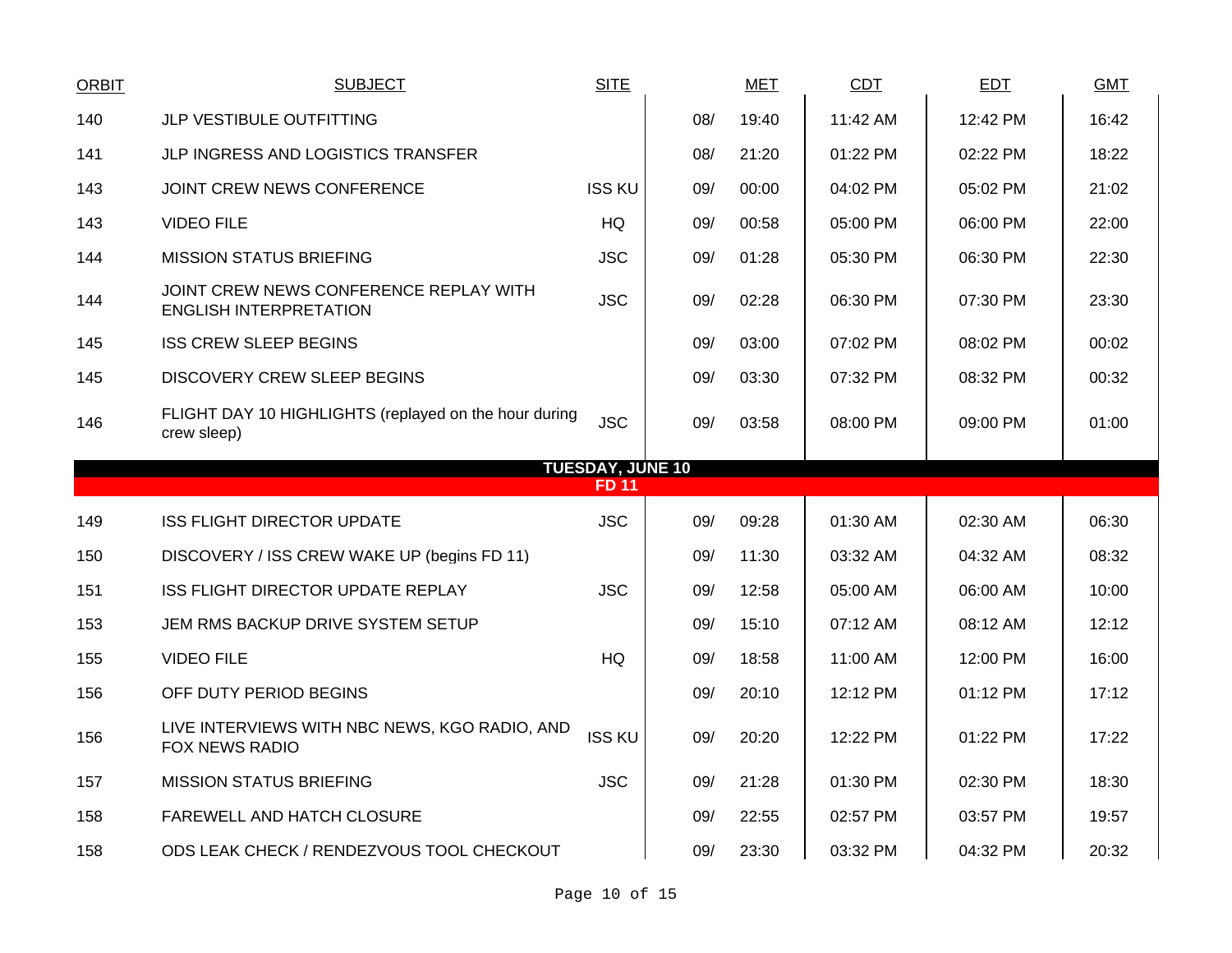| <b>ORBIT</b> | <b>SUBJECT</b>                                                       | <b>SITE</b>              |                           | <b>MET</b> | <b>CDT</b> | <b>EDT</b> | <b>GMT</b> |
|--------------|----------------------------------------------------------------------|--------------------------|---------------------------|------------|------------|------------|------------|
| 160          | <b>ISS CREW SLEEP BEGINS</b>                                         |                          | 10/                       | 02:30      | 06:32 PM   | 07:32 PM   | 23:32      |
| 161          | <b>DISCOVERY CREW SLEEP BEGINS</b>                                   |                          | 10/                       | 03:00      | 07:02 PM   | 08:02 PM   | 00:02      |
| 162          | FLIGHT DAY 11 HIGHLIGHTS (replayed on the hour during<br>crew sleep) | <b>JSC</b>               | 10/                       | 03:58      | 08:00 PM   | 09:00 PM   | 01:00      |
|              |                                                                      |                          | <b>WEDNESDAY, JUNE 11</b> |            |            |            |            |
|              |                                                                      | FD 12                    |                           |            |            |            |            |
| 165          | <b>ISS FLIGHT DIRECTOR UPDATE</b>                                    | <b>JSC</b>               | 10/                       | 10:28      | 02:30 AM   | 03:30 AM   | 07:30      |
| 166          | DISCOVERY / ISS CREW WAKE UP (begins FD 12)                          |                          | 10/                       | 11:00      | 03:02 AM   | 04:02 AM   | 08:02      |
| 166          | ISS FLIGHT DIRECTOR UPDATE REPLAY                                    | <b>JSC</b>               | 10/                       | 11:28      | 03:30 AM   | 04:30 AM   | 08:30      |
| 167          | CENTERLINE CAMERA INSTALLATION                                       |                          | 10/                       | 13:15      | 05:17 AM   | 06:17 AM   | 10:17      |
| 168          | <b>DISCOVERY UNDOCKS FROM ISS</b>                                    |                          | 10/                       | 14:40      | 06:42 AM   | 07:42 AM   | 11:42      |
| 168          | DISCOVERY FLYAROUND BEGINS                                           |                          | 10/                       | 15:05      | 07:07 AM   | 08:07 AM   | 12:07      |
| 169          | FINAL SEPARATION FROM ISS                                            |                          | 10/                       | 16:23      | 08:25 AM   | 09:25 AM   | 13:25      |
| 170          | VTR PLAYBACK OF UNDOCKING AND FLYAROUND                              |                          | 10/                       | 16:40      | 08:42 AM   | 09:42 AM   | 13:42      |
| 171          | RMS / OBSS LATE INSPECTION OF DISCOVERY'S TPS<br><b>BEGINS</b>       |                          | 10/                       | 18:00      | 10:02 AM   | 11:02 AM   | 15:02      |
| 173          | <b>MISSION STATUS BRIEFING</b>                                       | <b>JSC</b>               | 10/                       | 20:58      | 01:00 PM   | 02:00 PM   | 18:00      |
| 174          | <b>VIDEO FILE</b>                                                    | <b>HQ</b>                | 10/                       | 22:58      | 03:00 PM   | 04:00 PM   | 20:00      |
| 176          | DISCOVERY / ISS CREW SLEEP BEGINS                                    |                          | 11/                       | 02:30      | 06:32 PM   | 07:32 PM   | 23:32      |
| 176          | FLIGHT DAY 12 HIGHLIGHTS (replayed on the hour during<br>crew sleep) | <b>JSC</b>               | 11/                       | 02:58      | 07:00 PM   | 08:00 PM   | 00:00      |
|              |                                                                      | <b>THURSDAY, JUNE 12</b> |                           |            |            |            |            |
|              |                                                                      | <b>FD 13</b>             |                           |            |            |            |            |
| 181          | DISCOVERY CREW WAKE UP (begins FD 13)                                |                          | 11/                       | 10:30      | 02:32 AM   | 03:32 AM   | 07:32      |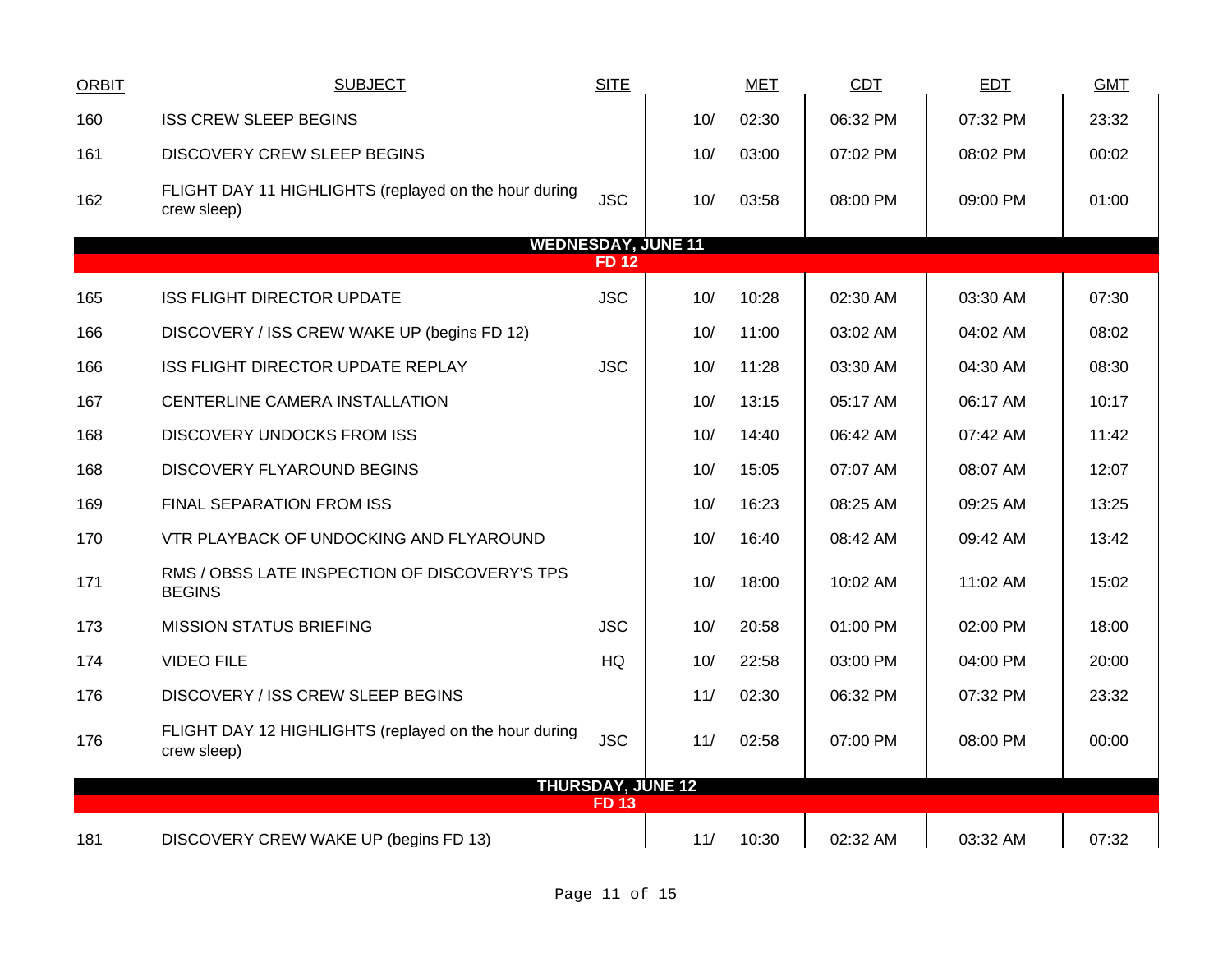| <b>ORBIT</b> | <b>SUBJECT</b>                                                       | <b>SITE</b>  |     | <b>MET</b> | <b>CDT</b> | <b>EDT</b> | <b>GMT</b> |  |  |  |  |  |
|--------------|----------------------------------------------------------------------|--------------|-----|------------|------------|------------|------------|--|--|--|--|--|
| 183          | OFF DUTY PERIOD BEGINS                                               |              | 11/ | 13:00      | 05:02 AM   | 06:02 AM   | 10:02      |  |  |  |  |  |
| 187          | <b>VIDEO FILE</b>                                                    | HQ           | 11/ | 18:58      | 11:00 AM   | 12:00 PM   | 16:00      |  |  |  |  |  |
| 188          | LIVE INTERVIEWS WITH ESPN AND ABC NEWS                               | <b>TDRE</b>  | 11/ | 20:30      | 12:32 PM   | 01:32 PM   | 17:32      |  |  |  |  |  |
| 189          | <b>OBSS BERTH</b>                                                    |              | 11/ | 21:00      | 01:02 PM   | 02:02 PM   | 18:02      |  |  |  |  |  |
| 189          | <b>RMS POWERDOWN</b>                                                 |              | 11/ | 22:00      | 02:02 PM   | 03:02 PM   | 19:02      |  |  |  |  |  |
| 189          | POST MMT BRIEFING                                                    | <b>JSC</b>   | 11/ | 22:28      | 02:30 PM   | 03:30 PM   | 19:30      |  |  |  |  |  |
| 191          | <b>DISCOVERY CREW SLEEP BEGINS</b>                                   |              | 12/ | 02:00      | 06:02 PM   | 07:02 PM   | 23:02      |  |  |  |  |  |
| 192          | FLIGHT DAY 13 HIGHLIGHTS (replayed on the hour during<br>crew sleep) | <b>JSC</b>   | 12/ | 02:58      | 07:00 PM   | 08:00 PM   | 00:00      |  |  |  |  |  |
|              | <b>FRIDAY, JUNE 13</b>                                               |              |     |            |            |            |            |  |  |  |  |  |
|              |                                                                      | <b>FD 14</b> |     |            |            |            |            |  |  |  |  |  |
| 197          | DISCOVERY CREW WAKE UP (begins FD 14)                                |              | 12/ | 10:00      | 02:02 AM   | 03:02 AM   | 07:02      |  |  |  |  |  |
| 199          | <b>CABIN STOWAGE BEGINS</b>                                          |              | 12/ | 13:05      | 05:07 AM   | 06:07 AM   | 10:07      |  |  |  |  |  |
| 199          | <b>FCS CHECKOUT</b>                                                  |              | 12/ | 13:35      | 05:37 AM   | 06:37 AM   | 10:37      |  |  |  |  |  |
| 200          | <b>RCS HOT-FIRE TEST</b>                                             |              | 12/ | 14:45      | 06:47 AM   | 07:47 AM   | 11:47      |  |  |  |  |  |
| 200          | <b>ORBIT ADJUST BURN</b>                                             |              | 12/ | 15:25      | 07:27 AM   | 08:27 AM   | 12:27      |  |  |  |  |  |
| 201          | <b>CREW DEORBIT PREPARATION BRIEFING</b>                             |              | 12/ | 17:05      | 09:07 AM   | 10:07 AM   | 14:07      |  |  |  |  |  |
| 202          | LIVE INTERVIEWS WITH CBS NEWS, WCBS RADIO,<br>AND WINS RADIO         | <b>TDRE</b>  | 12/ | 18:35      | 10:37 AM   | 11:37 AM   | 15:37      |  |  |  |  |  |
| 203          | <b>VIDEO FILE</b>                                                    | HQ           | 12/ | 19:28      | 11:30 AM   | 12:30 PM   | 16:30      |  |  |  |  |  |
| 204          | REISMAN'S RECUMBENT SEAT SET UP                                      |              | 12/ | 20:55      | 12:57 PM   | 01:57 PM   | 17:57      |  |  |  |  |  |
| 204          | <b>MISSION STATUS BRIEFING</b>                                       | <b>JSC</b>   | 12/ | 20:58      | 01:00 PM   | 02:00 PM   | 18:00      |  |  |  |  |  |
| 205          | KU-BAND ANTENNA STOWAGE                                              |              | 12/ | 22:00      | 02:02 PM   | 03:02 PM   | 19:02      |  |  |  |  |  |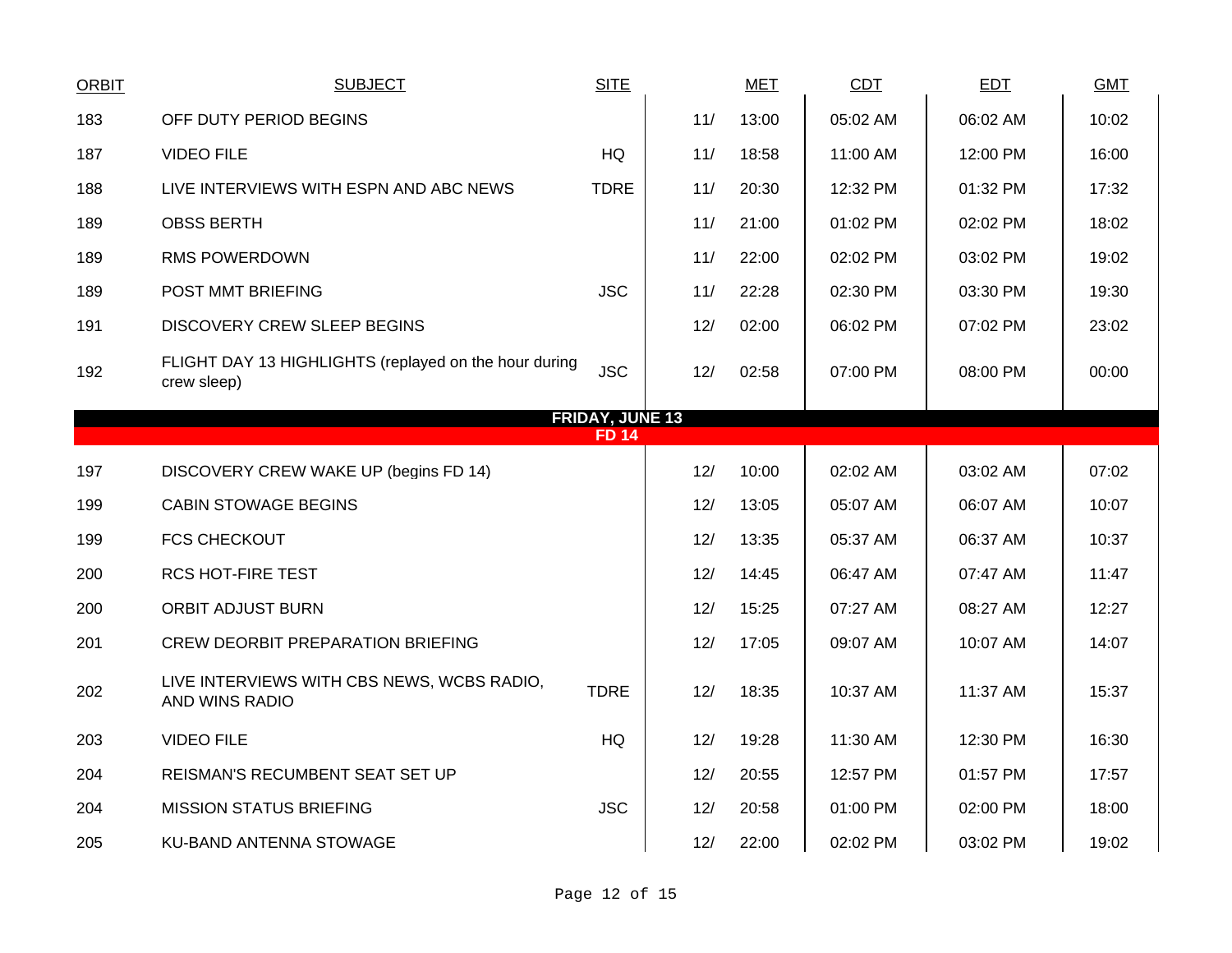| <b>ORBIT</b> | <b>SUBJECT</b>                                                                              | <b>SITE</b>  |     | <b>MET</b> | <b>CDT</b>        | <b>EDT</b> | <b>GMT</b> |  |
|--------------|---------------------------------------------------------------------------------------------|--------------|-----|------------|-------------------|------------|------------|--|
| 206          | DELTA 2 / OSTM PRELAUNCH MISSION BRIEFING                                                   | <b>VAFB</b>  | 12/ | 22:58      | 03:00 PM          | 04:00 PM   | 20:00      |  |
| 206          | DELTA 2 / OSTM PRELAUNCH SCIENCE BRIEFING                                                   | <b>VAFB</b>  | 12/ | 23:58      | 04:00 PM          | 05:00 PM   | 21:00      |  |
| 207          | <b>DISCOVERY CREW SLEEP BEGINS</b>                                                          |              | 13/ | 01:30      | 05:32 PM          | 06:32 PM   | 22:32      |  |
| 207          | FLIGHT DAY 14 HIGHLIGHTS (replayed on the hour during<br>crew sleep)                        | <b>JSC</b>   | 13/ | 01:58      | 06:00 PM          | 07:00 PM   | 23:00      |  |
|              | <b>SATURDAY, JUNE 14</b>                                                                    |              |     |            |                   |            |            |  |
|              |                                                                                             | <b>FD 15</b> |     |            |                   |            |            |  |
| 212          | DISCOVERY CREW WAKE UP (begins FD 15)                                                       |              | 13/ | 09:30      | 01:32 AM          | 02:32 AM   | 06:32      |  |
| 214          | <b>DEORBIT PREPARATIONS BEGIN</b>                                                           |              | 13/ | 12:55      | 04:57 AM          | 05:57 AM   | 09:57      |  |
| 215          | PAYLOAD BAY DOOR CLOSING                                                                    |              | 13/ | 14:29      | 06:31 AM          | 07:31 AM   | 11:31      |  |
| 217          | <b>DEORBIT BURN</b>                                                                         |              | 13/ | 17:09      | 09:11 AM          | 10:11 AM   | 14:11      |  |
| 218          | * MILA C-BAND RADAR ACQUISITION OF DISCOVERY                                                |              | 13/ | 17:58      | 10:00 AM          | 11:00 AM   | 15:00      |  |
| 218          | * KSC LANDING                                                                               | <b>KSC</b>   | 13/ | 18:11      | 10:13 AM          | 11:13 AM   | 15:13      |  |
|              | POST-LANDING NEWS CONFERENCE                                                                | <b>KSC</b>   |     |            | NET L+2 HRS.      |            |            |  |
|              | ENTRY FLIGHT CONTROL TEAM VIDEO REPLAY<br>(replayed after Post-Landing News Conference)     | <b>JSC</b>   |     |            | $\sim$ L+3 HRS.   |            |            |  |
|              | STS-124 MISSION HIGHLIGHTS VIDEO REPLAY<br>(replayed after Entry Flight Control Team Video) | <b>JSC</b>   |     |            | $\sim$ L+3.5 HRS. |            |            |  |
|              | STS-124 CREW NEWS CONFERENCE (may be<br>postponed or cancelled)                             | <b>KSC</b>   |     |            | NET L+4.5 HRS.    |            |            |  |
|              | VIDEO B-ROLL OF REISMAN IN CREW QUARTERS<br>(pending availability)                          | <b>KSC</b>   |     |            | NET L+6.5 HRS.    |            |            |  |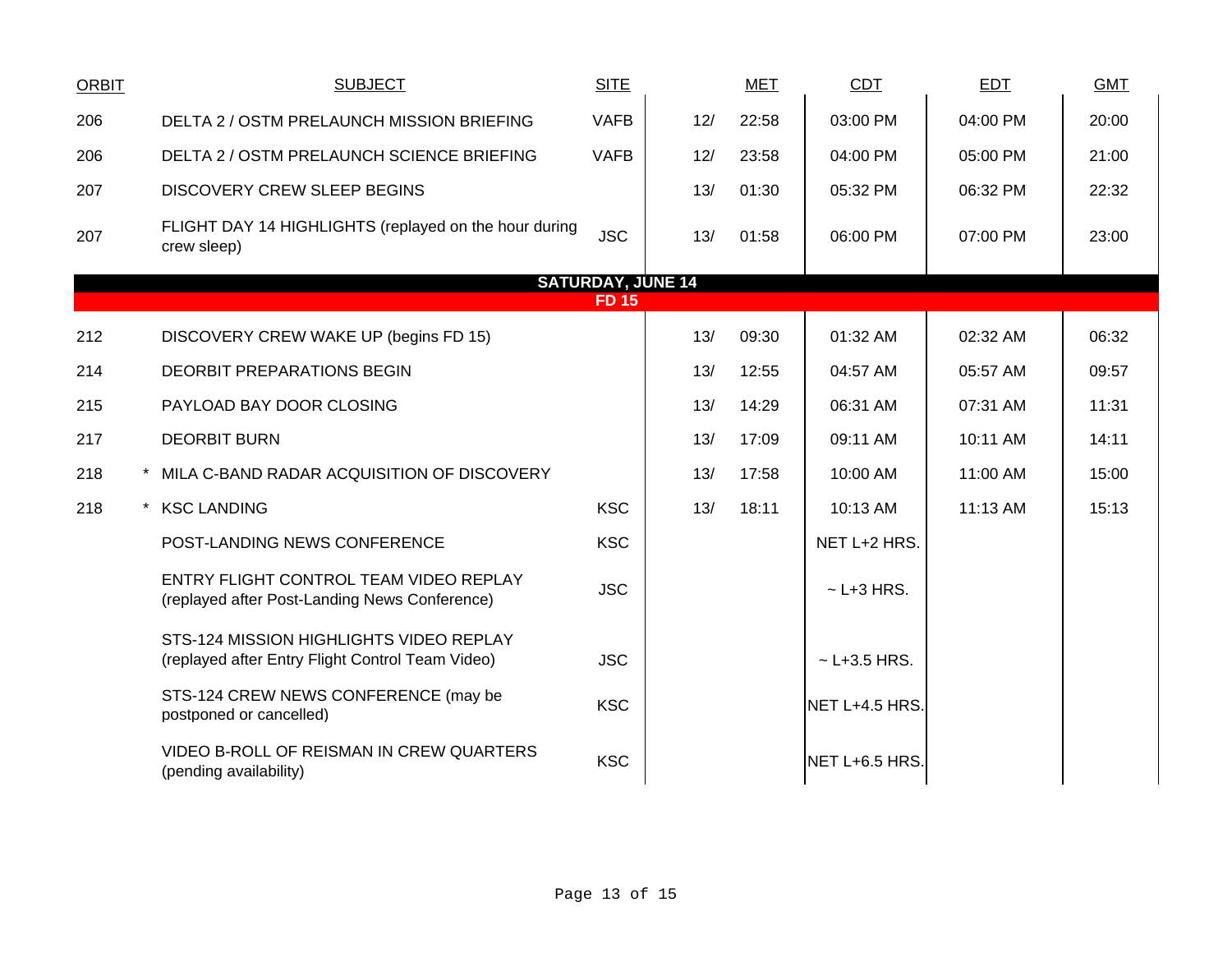| <b>ORBIT</b>                                                                                                                                                                                  | <b>SUBJECT</b>                                                                                                                                                                                                                                                                                                                                                                                                                                                                                                                                                                                                                                                                                                                                                                                                                                                                | <b>SITE</b> | MET | <b>CDT</b> | <b>EDT</b> | <b>GMT</b> |  |
|-----------------------------------------------------------------------------------------------------------------------------------------------------------------------------------------------|-------------------------------------------------------------------------------------------------------------------------------------------------------------------------------------------------------------------------------------------------------------------------------------------------------------------------------------------------------------------------------------------------------------------------------------------------------------------------------------------------------------------------------------------------------------------------------------------------------------------------------------------------------------------------------------------------------------------------------------------------------------------------------------------------------------------------------------------------------------------------------|-------------|-----|------------|------------|------------|--|
|                                                                                                                                                                                               |                                                                                                                                                                                                                                                                                                                                                                                                                                                                                                                                                                                                                                                                                                                                                                                                                                                                               |             |     |            |            |            |  |
| <b>DEFINITION OF TERMS</b>                                                                                                                                                                    |                                                                                                                                                                                                                                                                                                                                                                                                                                                                                                                                                                                                                                                                                                                                                                                                                                                                               |             |     |            |            |            |  |
|                                                                                                                                                                                               |                                                                                                                                                                                                                                                                                                                                                                                                                                                                                                                                                                                                                                                                                                                                                                                                                                                                               |             |     |            |            |            |  |
| AMC:                                                                                                                                                                                          | <b>Americom Satellite</b>                                                                                                                                                                                                                                                                                                                                                                                                                                                                                                                                                                                                                                                                                                                                                                                                                                                     |             |     |            |            |            |  |
| ATV:                                                                                                                                                                                          | <b>Automated Transport Vehicle</b>                                                                                                                                                                                                                                                                                                                                                                                                                                                                                                                                                                                                                                                                                                                                                                                                                                            |             |     |            |            |            |  |
| CDRA:                                                                                                                                                                                         | Carbon Dioxide Removal Assembly in U.S. Destiny Laboratory                                                                                                                                                                                                                                                                                                                                                                                                                                                                                                                                                                                                                                                                                                                                                                                                                    |             |     |            |            |            |  |
| CDT:                                                                                                                                                                                          | <b>Central Daylight Time</b>                                                                                                                                                                                                                                                                                                                                                                                                                                                                                                                                                                                                                                                                                                                                                                                                                                                  |             |     |            |            |            |  |
| Destiny:                                                                                                                                                                                      | U.S. Laboratory on ISS                                                                                                                                                                                                                                                                                                                                                                                                                                                                                                                                                                                                                                                                                                                                                                                                                                                        |             |     |            |            |            |  |
| EMU:                                                                                                                                                                                          | <b>Extravehicular Mobility Unit</b>                                                                                                                                                                                                                                                                                                                                                                                                                                                                                                                                                                                                                                                                                                                                                                                                                                           |             |     |            |            |            |  |
| ETCS:                                                                                                                                                                                         | <b>External Thermal Control System</b>                                                                                                                                                                                                                                                                                                                                                                                                                                                                                                                                                                                                                                                                                                                                                                                                                                        |             |     |            |            |            |  |
| ESA:                                                                                                                                                                                          | European Space Agency                                                                                                                                                                                                                                                                                                                                                                                                                                                                                                                                                                                                                                                                                                                                                                                                                                                         |             |     |            |            |            |  |
| ESP:<br>EDT:                                                                                                                                                                                  | <b>External Stowage Platform</b><br><b>Eastern Daylight Time</b>                                                                                                                                                                                                                                                                                                                                                                                                                                                                                                                                                                                                                                                                                                                                                                                                              |             |     |            |            |            |  |
| ETVCG:                                                                                                                                                                                        | <b>External Television Camera Group</b>                                                                                                                                                                                                                                                                                                                                                                                                                                                                                                                                                                                                                                                                                                                                                                                                                                       |             |     |            |            |            |  |
| EVA:                                                                                                                                                                                          | Extravehicular Activity                                                                                                                                                                                                                                                                                                                                                                                                                                                                                                                                                                                                                                                                                                                                                                                                                                                       |             |     |            |            |            |  |
| FCS:                                                                                                                                                                                          | <b>Flight Control System</b>                                                                                                                                                                                                                                                                                                                                                                                                                                                                                                                                                                                                                                                                                                                                                                                                                                                  |             |     |            |            |            |  |
|                                                                                                                                                                                               |                                                                                                                                                                                                                                                                                                                                                                                                                                                                                                                                                                                                                                                                                                                                                                                                                                                                               |             |     |            |            |            |  |
|                                                                                                                                                                                               |                                                                                                                                                                                                                                                                                                                                                                                                                                                                                                                                                                                                                                                                                                                                                                                                                                                                               |             |     |            |            |            |  |
|                                                                                                                                                                                               |                                                                                                                                                                                                                                                                                                                                                                                                                                                                                                                                                                                                                                                                                                                                                                                                                                                                               |             |     |            |            |            |  |
|                                                                                                                                                                                               |                                                                                                                                                                                                                                                                                                                                                                                                                                                                                                                                                                                                                                                                                                                                                                                                                                                                               |             |     |            |            |            |  |
|                                                                                                                                                                                               |                                                                                                                                                                                                                                                                                                                                                                                                                                                                                                                                                                                                                                                                                                                                                                                                                                                                               |             |     |            |            |            |  |
|                                                                                                                                                                                               |                                                                                                                                                                                                                                                                                                                                                                                                                                                                                                                                                                                                                                                                                                                                                                                                                                                                               |             |     |            |            |            |  |
| JEM-PM:                                                                                                                                                                                       |                                                                                                                                                                                                                                                                                                                                                                                                                                                                                                                                                                                                                                                                                                                                                                                                                                                                               |             |     |            |            |            |  |
| <b>JEM RMS:</b>                                                                                                                                                                               | Japanese Experiment Module - Remote Manipulator System                                                                                                                                                                                                                                                                                                                                                                                                                                                                                                                                                                                                                                                                                                                                                                                                                        |             |     |            |            |            |  |
| JLP:                                                                                                                                                                                          | Japanese Logistics Module - Pressurized Section                                                                                                                                                                                                                                                                                                                                                                                                                                                                                                                                                                                                                                                                                                                                                                                                                               |             |     |            |            |            |  |
| JSC:                                                                                                                                                                                          | Johnson Space Center                                                                                                                                                                                                                                                                                                                                                                                                                                                                                                                                                                                                                                                                                                                                                                                                                                                          |             |     |            |            |            |  |
|                                                                                                                                                                                               |                                                                                                                                                                                                                                                                                                                                                                                                                                                                                                                                                                                                                                                                                                                                                                                                                                                                               |             |     |            |            |            |  |
|                                                                                                                                                                                               |                                                                                                                                                                                                                                                                                                                                                                                                                                                                                                                                                                                                                                                                                                                                                                                                                                                                               |             |     |            |            |            |  |
|                                                                                                                                                                                               |                                                                                                                                                                                                                                                                                                                                                                                                                                                                                                                                                                                                                                                                                                                                                                                                                                                                               |             |     |            |            |            |  |
|                                                                                                                                                                                               |                                                                                                                                                                                                                                                                                                                                                                                                                                                                                                                                                                                                                                                                                                                                                                                                                                                                               |             |     |            |            |            |  |
|                                                                                                                                                                                               |                                                                                                                                                                                                                                                                                                                                                                                                                                                                                                                                                                                                                                                                                                                                                                                                                                                                               |             |     |            |            |            |  |
|                                                                                                                                                                                               |                                                                                                                                                                                                                                                                                                                                                                                                                                                                                                                                                                                                                                                                                                                                                                                                                                                                               |             |     |            |            |            |  |
|                                                                                                                                                                                               |                                                                                                                                                                                                                                                                                                                                                                                                                                                                                                                                                                                                                                                                                                                                                                                                                                                                               |             |     |            |            |            |  |
|                                                                                                                                                                                               |                                                                                                                                                                                                                                                                                                                                                                                                                                                                                                                                                                                                                                                                                                                                                                                                                                                                               |             |     |            |            |            |  |
|                                                                                                                                                                                               |                                                                                                                                                                                                                                                                                                                                                                                                                                                                                                                                                                                                                                                                                                                                                                                                                                                                               |             |     |            |            |            |  |
|                                                                                                                                                                                               |                                                                                                                                                                                                                                                                                                                                                                                                                                                                                                                                                                                                                                                                                                                                                                                                                                                                               |             |     |            |            |            |  |
|                                                                                                                                                                                               |                                                                                                                                                                                                                                                                                                                                                                                                                                                                                                                                                                                                                                                                                                                                                                                                                                                                               |             |     |            |            |            |  |
|                                                                                                                                                                                               |                                                                                                                                                                                                                                                                                                                                                                                                                                                                                                                                                                                                                                                                                                                                                                                                                                                                               |             |     |            |            |            |  |
|                                                                                                                                                                                               |                                                                                                                                                                                                                                                                                                                                                                                                                                                                                                                                                                                                                                                                                                                                                                                                                                                                               |             |     |            |            |            |  |
|                                                                                                                                                                                               |                                                                                                                                                                                                                                                                                                                                                                                                                                                                                                                                                                                                                                                                                                                                                                                                                                                                               |             |     |            |            |            |  |
|                                                                                                                                                                                               |                                                                                                                                                                                                                                                                                                                                                                                                                                                                                                                                                                                                                                                                                                                                                                                                                                                                               |             |     |            |            |            |  |
|                                                                                                                                                                                               |                                                                                                                                                                                                                                                                                                                                                                                                                                                                                                                                                                                                                                                                                                                                                                                                                                                                               |             |     |            |            |            |  |
| FD:<br>GLAST:<br>GMT:<br>HQ:<br>ISS:<br>JAXA:<br>JTVE:<br>KSC:<br>L.<br>LIMO:<br>MECO:<br>MET:<br><b>MILA</b><br>MLI:<br>MMT:<br>MS:<br>MT:<br>NET:<br>NTA:<br>OBSS:<br>ODS:<br>OMS:<br>OSTM: | <b>Flight Day</b><br>Gamma-ray Large Area Space Telescope<br><b>Greenwich Mean Time</b><br><b>NASA Headquarters</b><br><b>International Space Station</b><br>Japan Aerospace and Exploration Agency<br>Japanese Experiment Module - Pressurized Module (KIBO)<br>Japanese Television Equipment<br>Kennedy Space Center<br>Launch or Landing time<br>Live Interview Media Outlet channel<br>Main Engine Cut-Off<br>Mission Elapsed Time, which begins at the moment of launch and is read: DAYS/HOURS:MINUTES. LAUNCH=00/00:00<br>Merritt Island, Florida Tracking Station<br>Multi-Layer Insulation<br><b>Mission Management Team</b><br><b>Mission Specialist</b><br>Mobile Transporter<br>No Earlier Than<br>Nitrogen Tank Assembly<br>Orbiter Boom Sensor System<br><b>Orbiter Docking System</b><br><b>Orbital Maneuvering System</b><br>Ocean Surface Topography Mission |             |     |            |            |            |  |